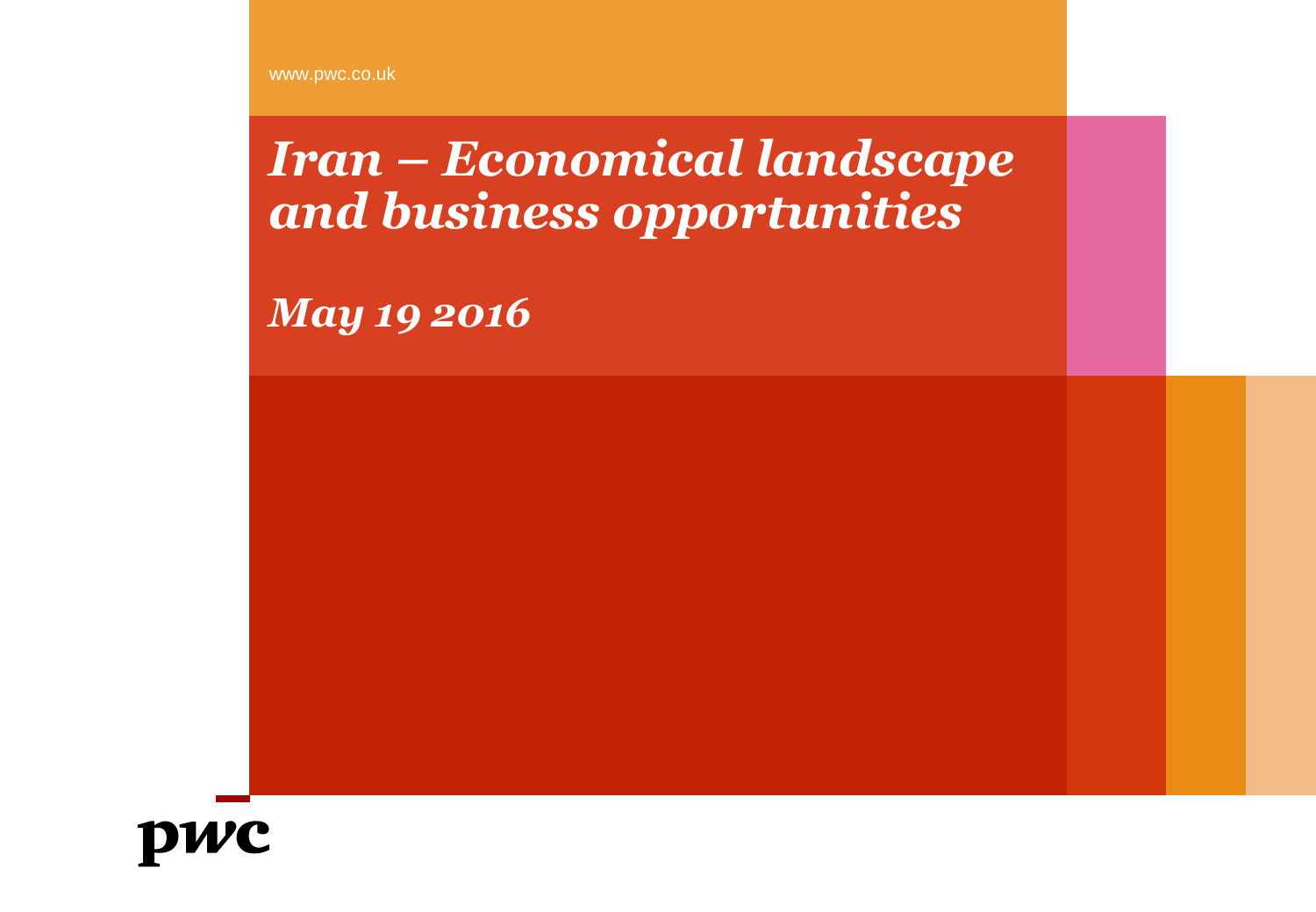# **Islamic Republic of Iran: country overview**

## Total area: 1,648,195km<sup>2</sup> (slightly smaller than Alaska)

### Administrative structure: 31 provinces, 172 counties, 499 districts **ŎŎŎŎŎŎŎŎŎŎŎŎŎŎŎŎŎŎŎŎŎŎŎŎŎŎŎŎŎŎŎŎŎ**

### Population: 78mn (73% urbanised, growth 1.22%, 2014) \*\*\*\*\*\*\*\*\*\*\*\*\*\*\*\*\*\*\*\*\*\*\*\*\*\*\*\*\*\*\*\*\*\*\*\*\* \*\*\*\*\*\*\*\*\*\*\*\*\*\*\*\*\*\*\*\*\*\*\*\*\*\*\*\*\*\*\*\*\*\*\*\*\*\*

Labour force: 28.4mn, unemployment 10.3% (2014) \*\*\*\*\*\*\*\*\*\*\*\*\*\*\*\*\*\*\*\*\*\*\*\*\*\*\*

## Economy



**GDP** (purchasing power parity):

\$1,284bn (2014)

**GDP** (official

exchange rate): \$402bn (2014)

402bn

GDP growth: 1.5% (2014)

**GDP** 

 $1.5<sub>*</sub>$ 



Inflation: 17.8% (2014)



Exchange rate:  $USD 1 = IRR 25.780$ (Iranian Rials, 2014)

## **Government finances**





Public debt: 11.4% of GDP

\$16,500

GDP per capita:

14%

Interest rate:

14% (2014)

\$16,500

Top five cities by population:

### Tehran: 8.35mn **AAAAAAAA.**

Mashhad: 2.94mn 444 Esfahan: 1.85mn

Karaj: 1.75mn

Ħ Shiraz: 1.6mn 个字

## **Infrastructure and cities**





Railways: Islamic Republic of Iran Railways: 11,000km of railways, 10,000km under construction



## **International trade 2014**



Sources: World Factbook, IMF, World Bank, IHS Global Insight, IHS Economics, PwC Analysis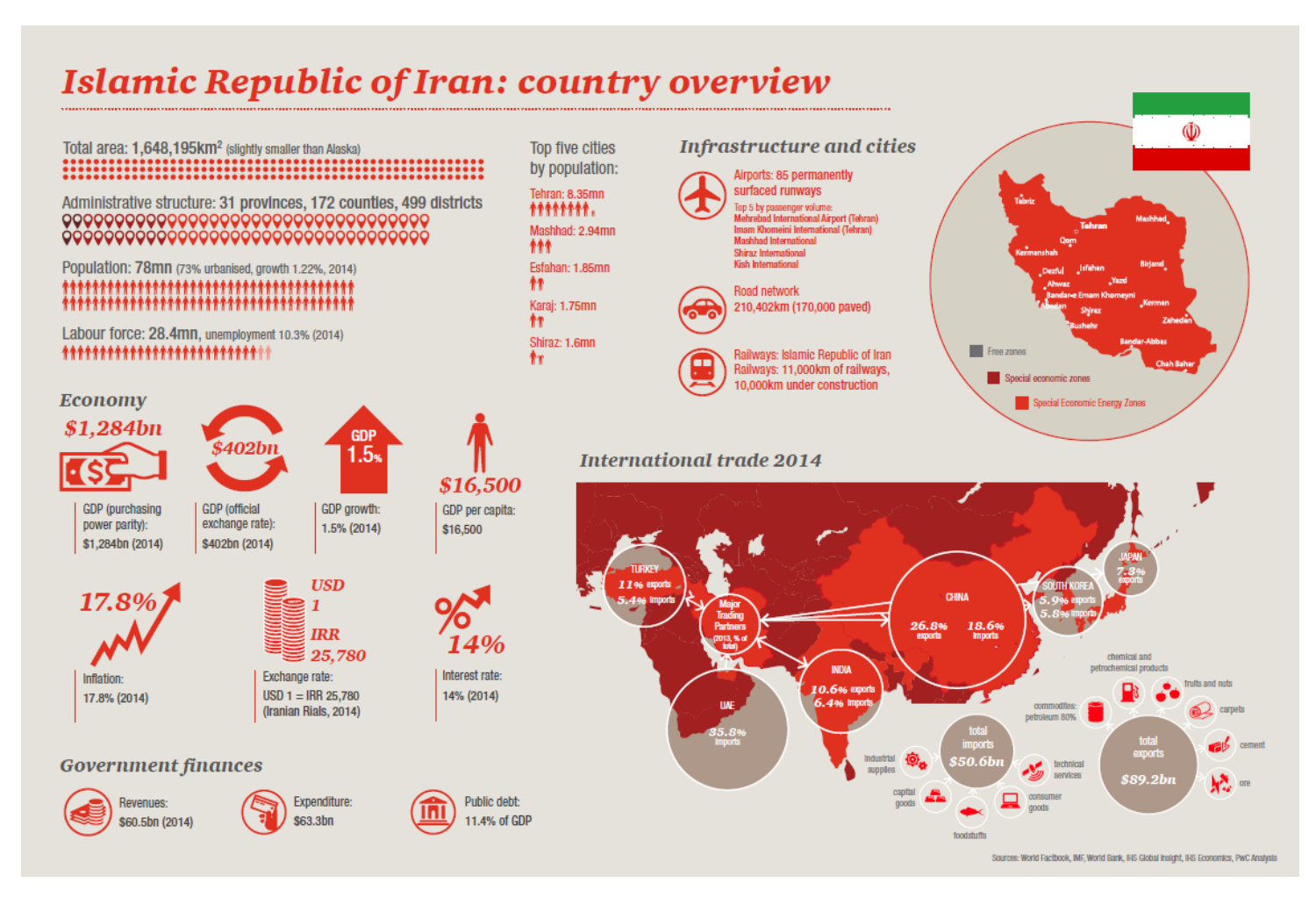## *Human capital – Domestic*

Despite a number of strengths including a large, young and growing population and strong technical skill base, Iran also faces a number of challenges.





## **Iran's domestic challenges include:**

- **Unemployment:** 4.5m Iranians set to enter job market over the next few years with there already being more than 3m unemployed.
- **Brain drain:** The migration of 150,000 university educated Iranians each year is estimated by the IMF to cost the Iranian economy \$50bn.
- **Skills mismatch:** Iranian students are focussing on obtaining degrees in specialist areas for which there is inadequate demand at present (e.g. engineering).
- **Female emancipation:** Iran has yet to fully unlock the power of its women; only 13% of its workforce are female.





*Countries with the highest number of engineering, manufacturing and construction graduates in 2015*



September 2015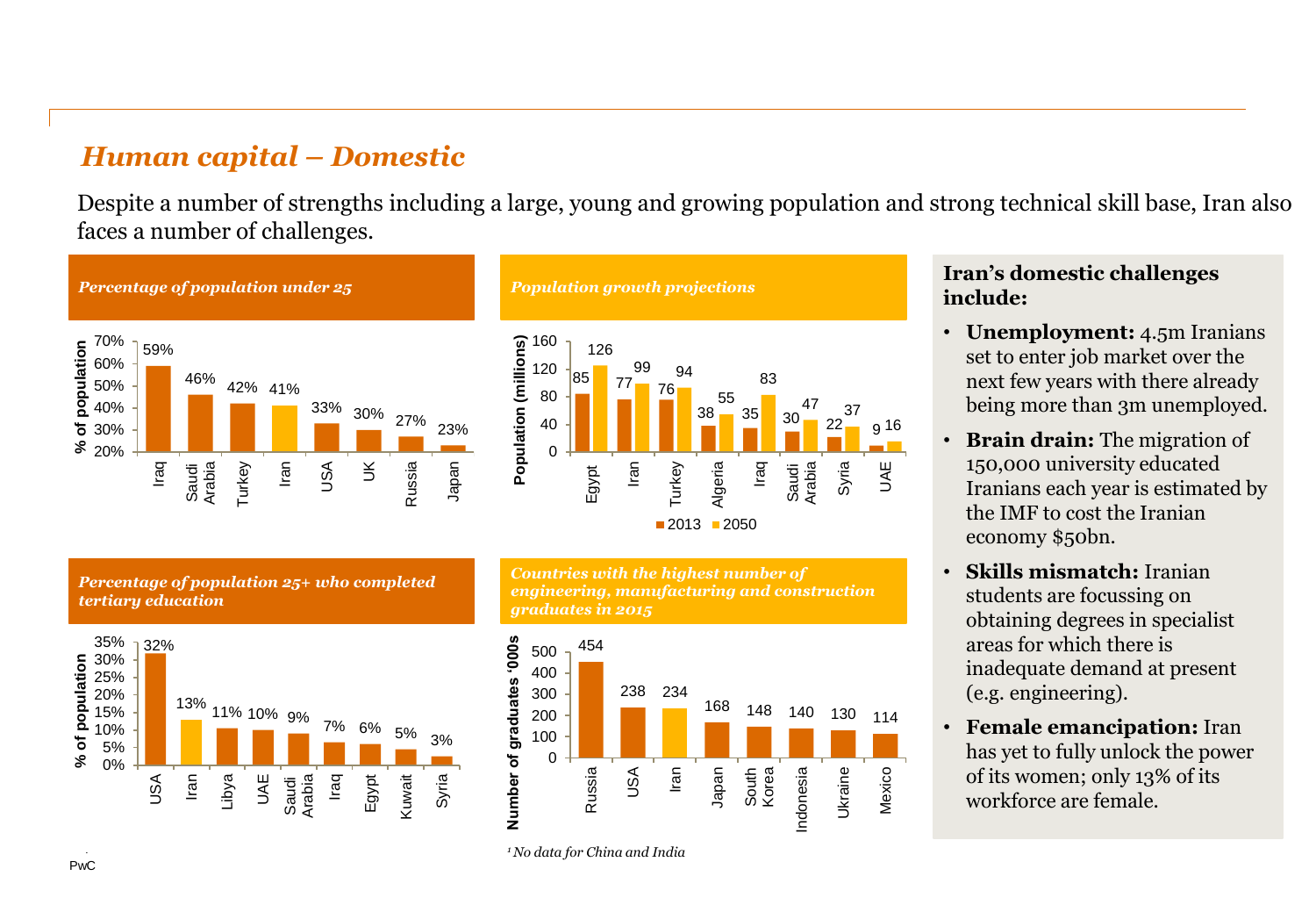## *Economic priorities*

- World's largest gas and the  $4<sup>th</sup>$  largest oil reserves
- Production growth opportunities
- New contractual framework to attract investment
- 49 priority projects announced at various stages of exploration and development

## **Energy-intensive industries**

- World's 15<sup>th</sup> largest cement producer
- Produces same amount of steel as France and 15% more than UK

## **Petrochemical sector**

- Major investments to expand export potential
- Developing petrochemical downstream to add value

- Major investment in mining industry development
- Organisation (IMIDRO) • 64 priority projects announced by Iranian Mines and Mining Industries Development and Renovation

- Mobile penetration of 110% (about 85 million subscribers)
- Need for IT and telecom solutions
- Smartphone users: 8 million+
- Digital and data opportunities

## **Power generation/energy efficiency**

- Successful indigenous industry, but energy inefficient
- 5 GW of generation capacity expected annually to reach a cumulative output of 96 GW by 2020

## **Automotive sector**

- Largest producer in the ME (1.6 million cars produced in 2011)
- Needs to respond to market demand and modernise the existing capacities

## **Mining sector Air and other transport sector**

- Domestic air travel stunted due to lack of aircraft; estimates suggest 300-500 more planes are needed
- Substantial investment to expand metro and inter-city train networks

## **Oil and gas Telecoms sector Food, water and wastewater sector Food, water and wastewater sector**

- Water scarcity
- Need for a new concept for food security and water management
- Need for modern equipment

## **Pharmaceutical sector**

- Pharma market stands at c. \$3.6bn, out of which 33.5% is imported and the rest domestically produced
- Need to upgrade existing capacities
- Need for investments in new medicine

## **Consumer goods sector**

- A country of 78m has been all but cut off from global trade for years
- Significant amount of brand loyalty still exists

## **Capital Markets sector**

- Under-developed capital markets
- Stock market trades over \$100m per day and has a market cap to GDP ratio of less than 30%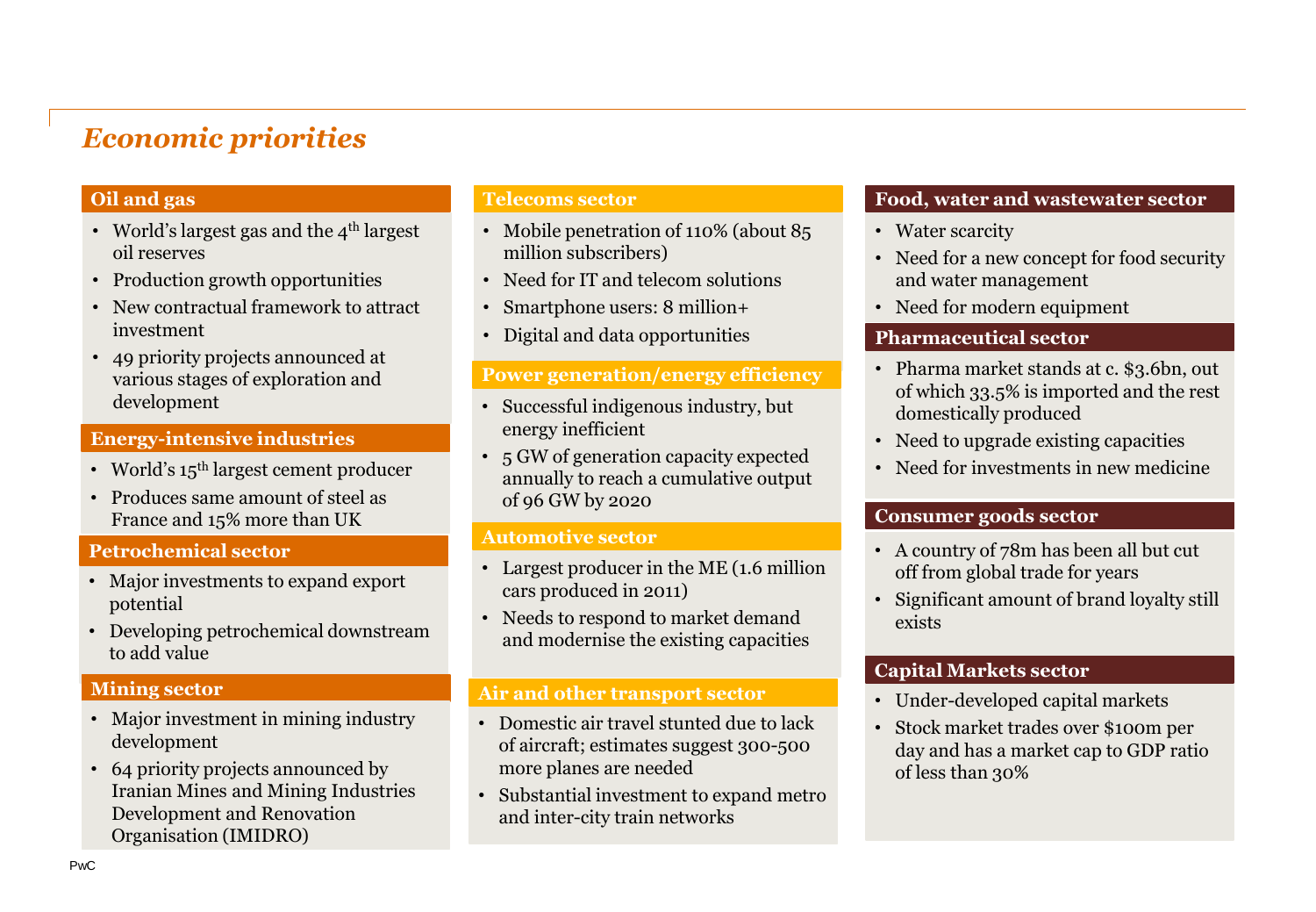# **Islamic Republic of Iran: the economic landscape**



Corporate Intelligence / The Design Group 22208 (05/15) | Sources: BBC, CIA World Rectbook, Central Bank of Iran, PwC Analysis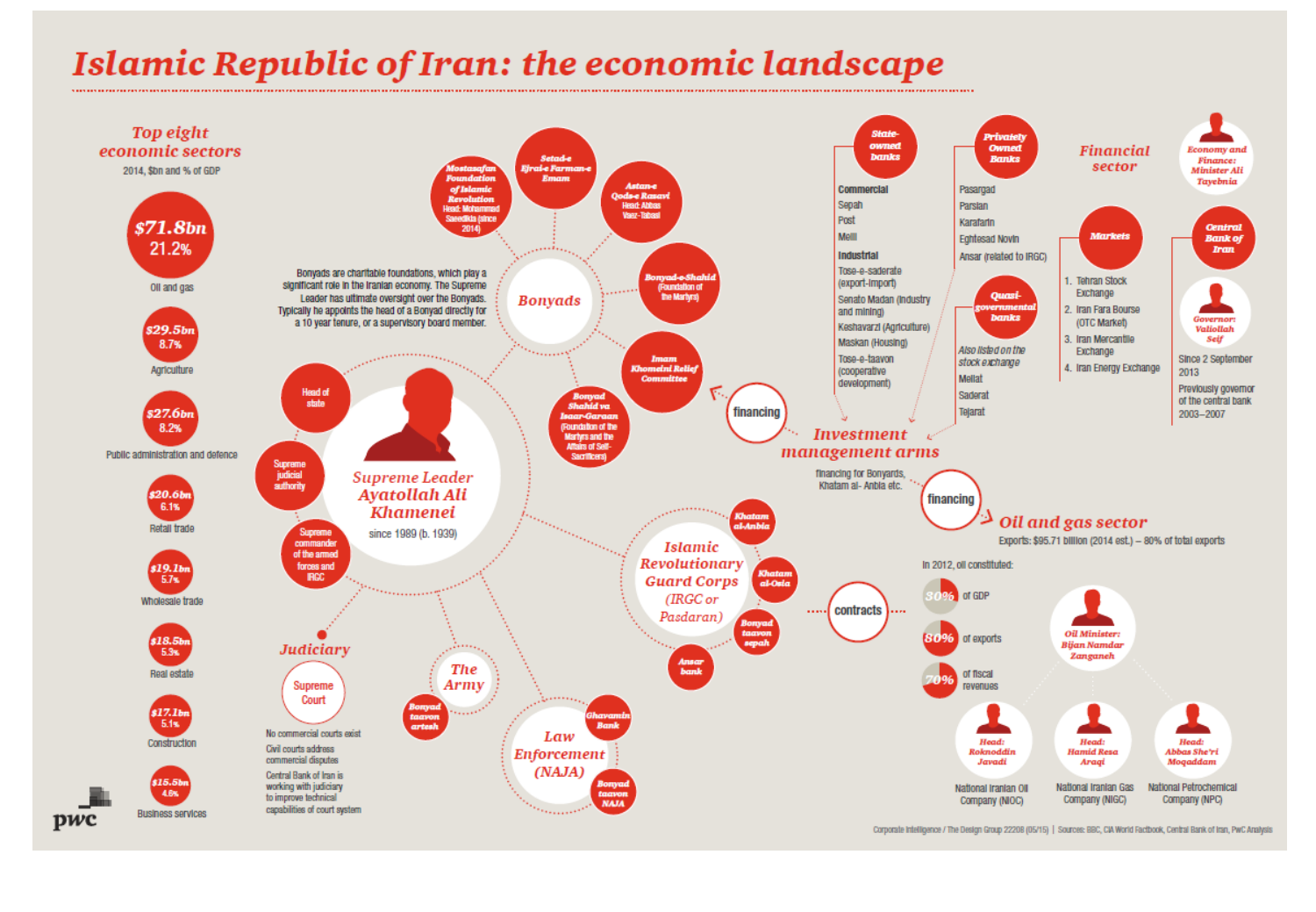## *Due diligence – what are we looking for?*

- **Sanctions** are individuals or entities on global sanctions watch-lists, whether nuclearrelated, human rights related, ballistic missile-related, or other?
- **Trade regulations and export controls** are there any relevant regulations and controls which need to be considered?
- **Political exposure** links (or former links) to government and government entities, whether entities or persons (PEPs);
- **Terrorist finance** (and links to designated terrorist or extremist groups);
- **Financial crime** eg money-laundering, bribery, embezzlement etc;
- **Adverse / reputational issues** eg human rights, corruption, litigation etc;
- **Business conduct**  does the proposed business partner have any track record in business?
- **Beneficial ownership**  understanding beneficial ownership is key, and can be difficult.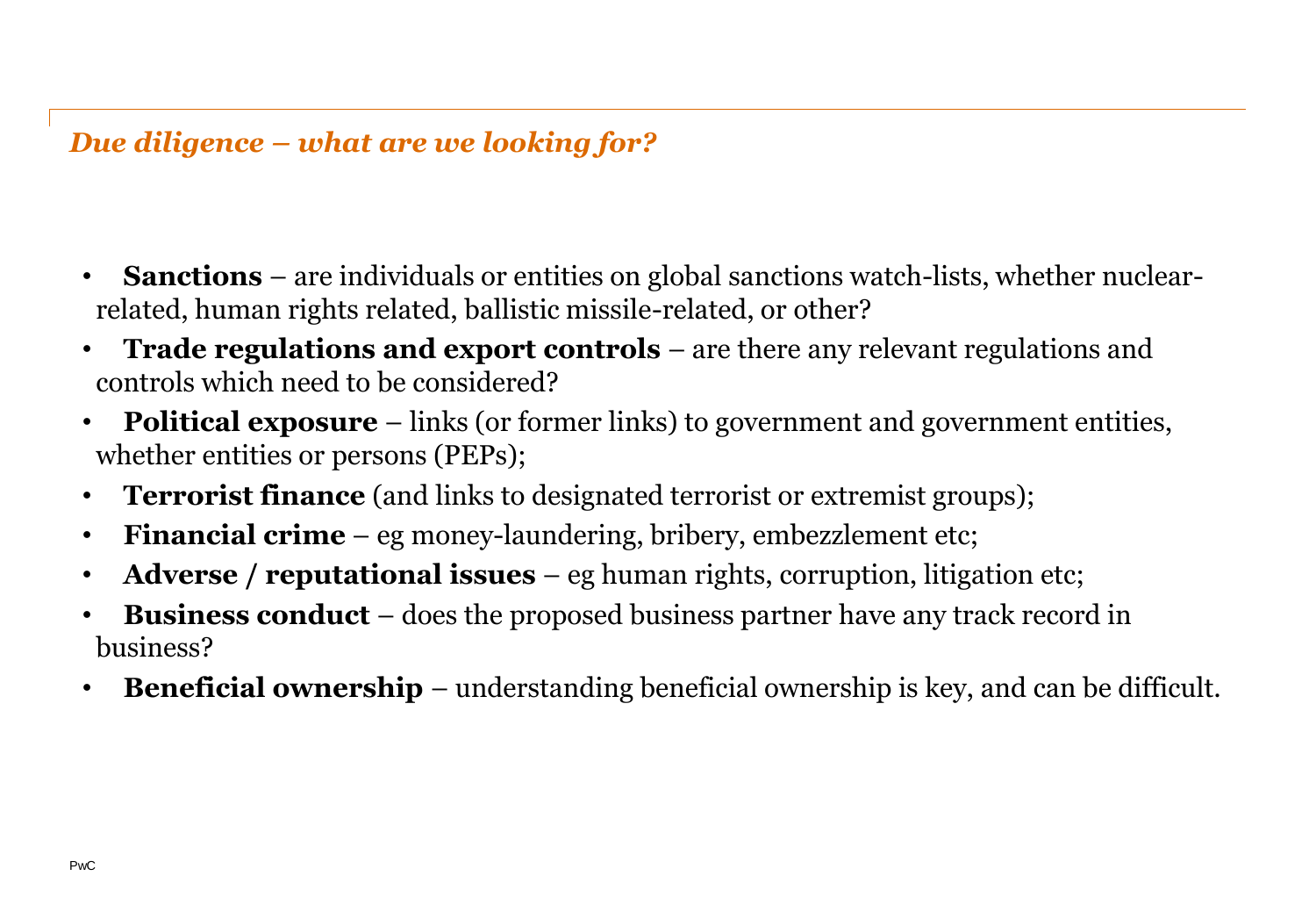## *Important sources – Tehran Stock Exchange*

**Content**

- Farsi-language website publishes corporate information on listed companies, including:
	- Shareholders;
	- Board of Directors;
	- Financial statements;
	- Trading history; and
	- Other information, including address, profile, website etc.
- In the process of being updated, three websites being run simultaneously but with restricted content in English.

# **Challenges**

- Farsi language barrier
- Entity and individual name variations
- Gaps in shareholder details does not always equate to 100%
- 'Unspecified' shareholder entries
- Primitive searching capability requires trial and error
- Absence of date information for changes in directors
- Opaque ownership chains can include an array of public sector pension, welfare and investment funds

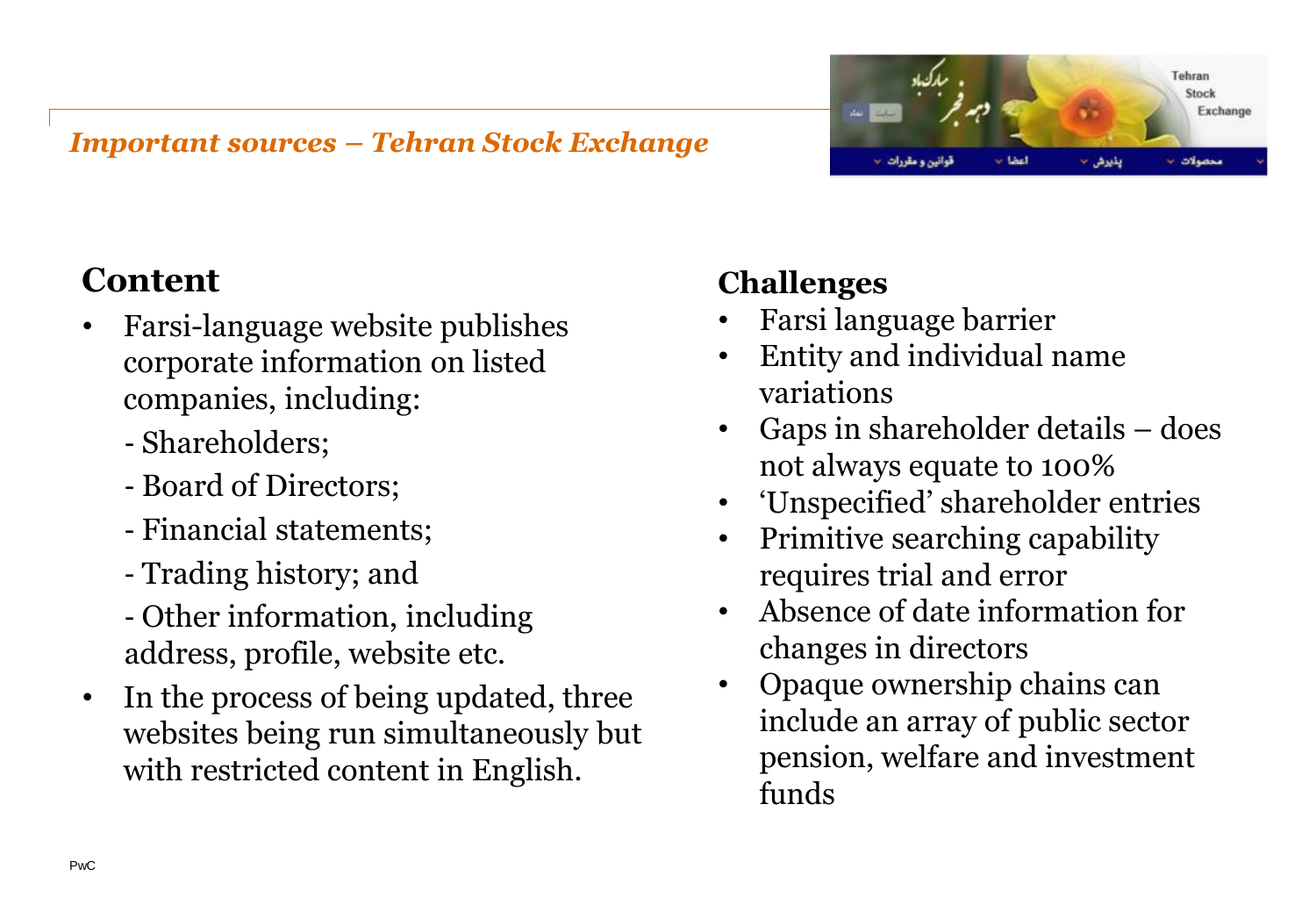# *Doing business in Iran*

| <b>Importance of face to face dealings</b>                                                                                                                                                                                                       | <b>Business dealings style</b>                                                                                                                                                                                                                      |
|--------------------------------------------------------------------------------------------------------------------------------------------------------------------------------------------------------------------------------------------------|-----------------------------------------------------------------------------------------------------------------------------------------------------------------------------------------------------------------------------------------------------|
| A deal is not a deal if parties are not negotiating face to face,<br>proving respect and commitment to deliver.                                                                                                                                  | Business dealings in Iran are rarely direct and to the point.<br>Negotiations progress on personal relationships and trust<br>between the individuals concerned. Business conversations<br>often skirt around the issues and generally lack detail. |
|                                                                                                                                                                                                                                                  |                                                                                                                                                                                                                                                     |
| <b>Cultural pride</b>                                                                                                                                                                                                                            | <b>Decisions are made slowly</b>                                                                                                                                                                                                                    |
| Iranians are very proud of their Persian culture and heritage<br>and prefer direct interaction with western counterparts.                                                                                                                        | There is little point in asking for a decision to be made<br>quickly. Pushing for a speedy answer is often counter-<br>productive. Decisions are made at a steady pace after many<br>interactions.                                                  |
|                                                                                                                                                                                                                                                  |                                                                                                                                                                                                                                                     |
| <b>Commitment expectations</b>                                                                                                                                                                                                                   | <b>Respecting organisational hierarchy</b>                                                                                                                                                                                                          |
| Iranians are more comfortable dealing with partners that are<br>committed for the long term. Hence companies that have a<br>permanent base in the country have a significant advantage<br>when concluding deals with their Iranian counterparts. | The most senior person in the organisation should always<br>be greeted first and addressed correctly using their title and<br>their surname.                                                                                                        |